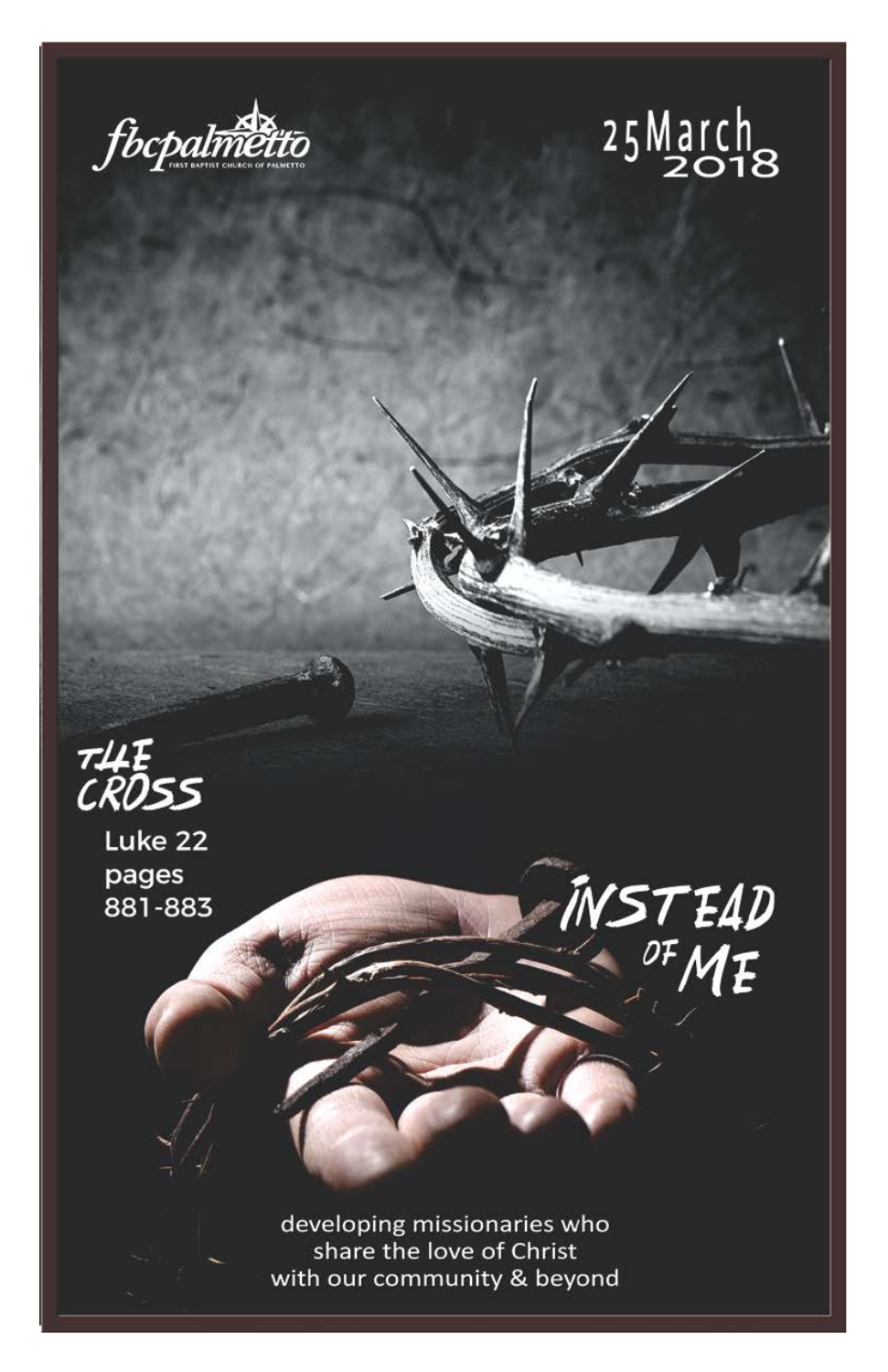#### Beyond These **Walls**

Please pray for Pastor Michael Pearson of In The Light Church, Baltimore, a church plant we are supporting. Pray his ministries will grow and his church will reach those who do not know the Lord.

### We Welcome Kenny & Hope

Please give a warm FBC welcome to Kenny and Hope Tibbetts. Kenny is joining our team as the Associate Pastor to Children and



Families. Kenny has been serving as the student pastor at First Baptist Church of Fort Meade. There he led the student ministry team, recruited and developed volunteers, facilitated fellowship events and preached when the senior pastor was absent.

Kenny and his wife Hope grew up in Manatee County. Hope grew up in this church, and the Tibbetts will continue the family tradition when they welcome their first child in June.

Prior to moving to Fort Meade, Kenny served three years as the student ministry director at North River Church in Parrish and was a history teacher at Buffalo Creek Middle School. Hope also has an education degree and is currently an art teacher.

Kenny earned his bachelor's degree in history from the University of South Florida and is working toward his master of divinity degree in preaching and pastoral ministry at Southeastern Baptist Theological Seminary in North Carolina.

### **Next Steps**

Do you want to know more about FBC's core values, beliefs and mission? Are you ready to take the next step to membership? The next class is on Sunday, April 15. Please call the church office to RSVP-941-722-7795.

### **Parents Night Out**

Palmetto Kids is providing a Parents Night Out for kids ages 2 years-5th grade on Friday, April 20 from 6-9 pm. Children will enjoy pizza, chips, cookies and a drink while watching a movie in the gym. RSVP is required by Wednesday, April 18. Contact Lynne Mikulec at 941-722-0810 or email her at Lmikulec@fbcpalmetto.com.

## **Worship Center Update**

There are a number of things happening behind the scenes and below the surface for the new Welcome Center. This past week, a crew ran a new supply line along 11th Ave for the Welcome Center fire sprinkler system. Please continue to be in prayer for the safety of the workers and the progress of the plan.

### **SERVE Saturday**

Mark your calendars and get ready for the next SERVE Saturday, April 28.

### **Easter Parking**

We'd like to encourage those who are physically able to park in areas a little further from the church to allow our first time visitors the opportunity to park near the church. Public parking is available in the highlighted areas.



1020 Fourth Street West Palmetto, Florida 34221 www.fbcpalmetto.com 941.722.7795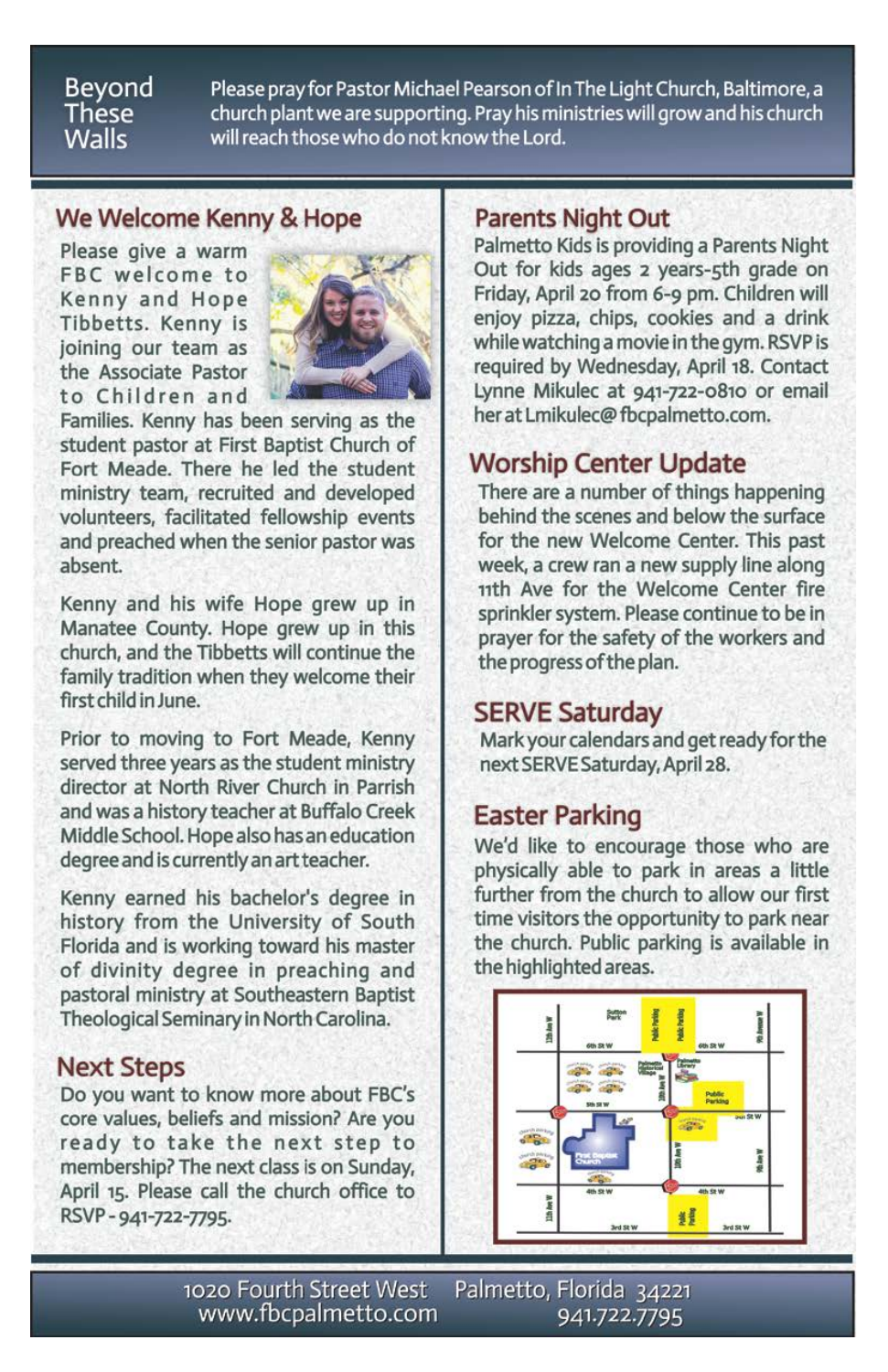| Sermon Notes - March 25, 2018<br><b>Instead of Me:</b><br><b>The Cross</b><br><b>Luke 22</b> |  |  |  |  |
|----------------------------------------------------------------------------------------------|--|--|--|--|
|                                                                                              |  |  |  |  |
|                                                                                              |  |  |  |  |
|                                                                                              |  |  |  |  |
|                                                                                              |  |  |  |  |
|                                                                                              |  |  |  |  |
|                                                                                              |  |  |  |  |
|                                                                                              |  |  |  |  |
|                                                                                              |  |  |  |  |
|                                                                                              |  |  |  |  |
|                                                                                              |  |  |  |  |
|                                                                                              |  |  |  |  |
|                                                                                              |  |  |  |  |
|                                                                                              |  |  |  |  |
|                                                                                              |  |  |  |  |
|                                                                                              |  |  |  |  |
|                                                                                              |  |  |  |  |
| Application:                                                                                 |  |  |  |  |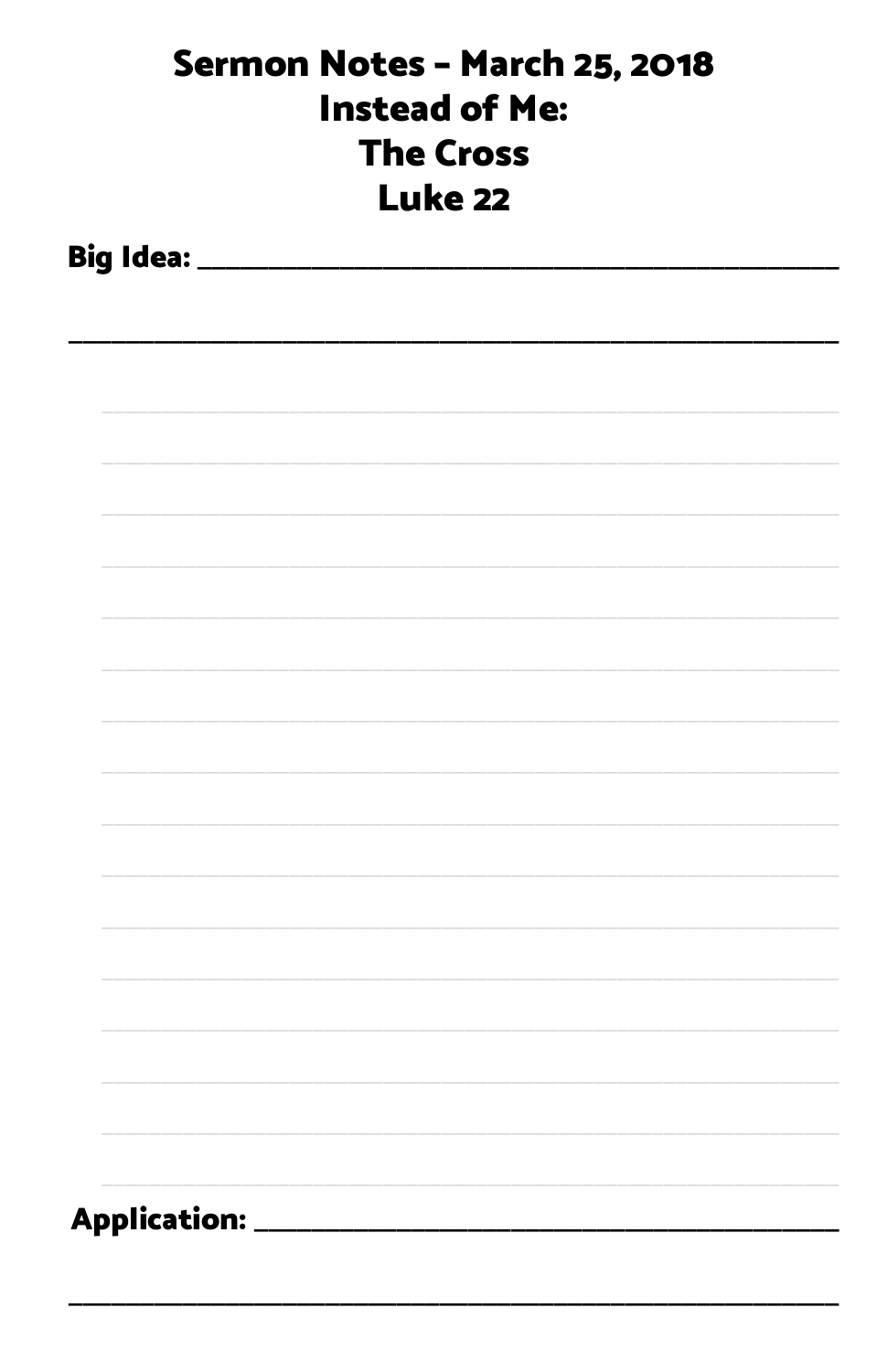# Discussion Questions

• Give an example of a time when you had to take responsibility for something that wasn't your fault.

• What is the most frustrating part about taking responsibility for something that wasn't your fault?

• Why couldn't Pilate and Herod make a decision about Jesus? What may have been their fear?

• Although no guilt was found in Jesus, Pilate still punished Him. Why do you think he did this? What are your thoughts on the type of punishment Jesus received?

• Verse 33 simply states that they crucified Jesus without going into much detail. Discuss and review what you know about the Roman practice of crucifixion.

• Read [2 Corinthians 5:21.](https://www.biblegateway.com/passage/?search=2+Corinthians+5%3A21&version=ESV) Why is Jesus' death necessary for our salvation? What did His death accomplish?

### 2018 Bible Reading Plan

One Year Bible Reading Plan:

WEEK 13 **Day 61** [Luke 20](https://www.biblegateway.com/passage/?search=Luke+20&version=ESV) [Ps 51](https://www.biblegateway.com/passage/?search=Ps+51&version=ESV) **Day 62** [Luke 21](https://www.biblegateway.com/passage/?search=Luke+21&version=ESV) [Ps 52](https://www.biblegateway.com/passage/?search=Ps+52&version=ESV) **Day 63** [Luke 22:1-30](https://www.biblegateway.com/passage/?search=Luke+22%3A1-30&version=ESV) [Ps 53–54](https://www.biblegateway.com/passage/?search=Ps+53%E2%80%9354&version=ESV) **Day 64** [Luke 22:31-71](https://www.biblegateway.com/passage/?search=Luke+22%3A31-71&version=ESV) [Ps 55:1–9](https://www.biblegateway.com/passage/?search=Ps+55%3A1%E2%80%939&version=ESV) **Day 65** [Genesis 39-41](https://www.biblegateway.com/passage/?search=Genesis+39-41&version=ESV) [Ps 55:10–23](https://www.biblegateway.com/passage/?search=Ps+55%3A10%E2%80%9323&version=ESV)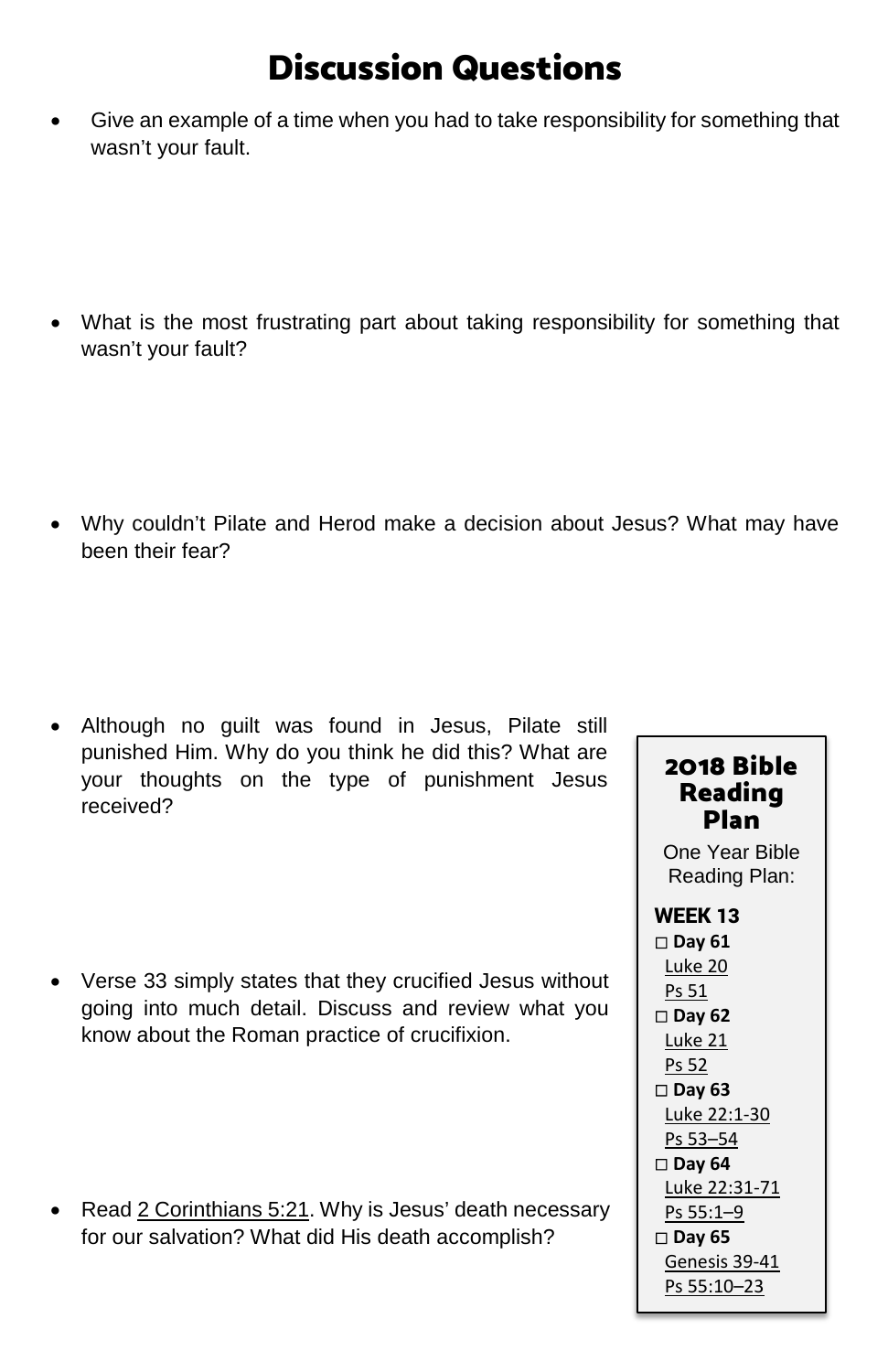# Monday – The Thrill of Victory

*By Pastor Phillip Hamm "He is not here, but has risen. Remember how he told you, while he was still in Galilee." Luke 24:6*

 When I was kid, on cold wintry Saturday afternoons, I would watch ABC's Wide World of Sports. Even if the showcase was a bowling tournament from Topeka, I would tune in to watch the opening sequence. With trumpets blearing the announcer would proclaim "Spanning the globe to bring you a constant variety of sports." They would show clips of victorious athletes enjoying the thrill of victory. But that's not what I was there for. I would stand in front of the t.v., probably a little too close for my mom's comfort, spellbound at what came next. The unearthly sight of Yugoslavian ski jumper Vinko Bogotaj speeding down the track, losing control, and crashing into the stands. It was more excitement than I could bare. Exuberantly I would shout with the voice of the announcer "… and the agony of defeat!"

We love those stories because we all know what it's like to fall down. We all know what it's like to get behind. We all know what it's like to face disappointment. But we **all don't** know what it's like to get back up and win. Because it doesn't happen very often.

 Most of us, and the people we know, fall and stay down. We don't go on to win the gold. We crash and burn and smell like smoke the rest of our lives. A series of bad decisions are made and the marriage is over. There's no getting up from that. A thoughtless stupid comment and the career's over. No second chances there. Now that friend doesn't come around anymore, that brother won't speak, and the neighbor rushes into the house before making eye contact.

We don't cheer for the guy who falls because misery loves company. We cheer for the guy who falls because we know he gets another chance. He gets to go back up the mountain and try again and this time he just might nail it. We cheer for him because if we can't get up and try again, we want someone to. We want someone to find victory. We want someone to beat the odds. We want someone to succeed when it looks like it's all over.

 I'm pretty sure that's the message of Easter. In a world where we have far more agonies of defeat than thrills of victory, we need someone to beat the odds. We need someone to do what we can't. We need someone to win on our behalf. Speaking spiritually now, we need someone to kill death on our behalf. We need someone to pay a debt to God we can't afford. What we need is a savior. A savior who died and came back to life.

 When it looked like it was all over and the world was doomed to forever suffer the consequences of sin – Jesus won. He brought the thrill of victory where we've only experienced the agony of defeat. And He still does.

 The resurrection offers us more than just a religious experience. It offers us the ability to get back up and try again. It offers us new life. And it offers us eternal victory.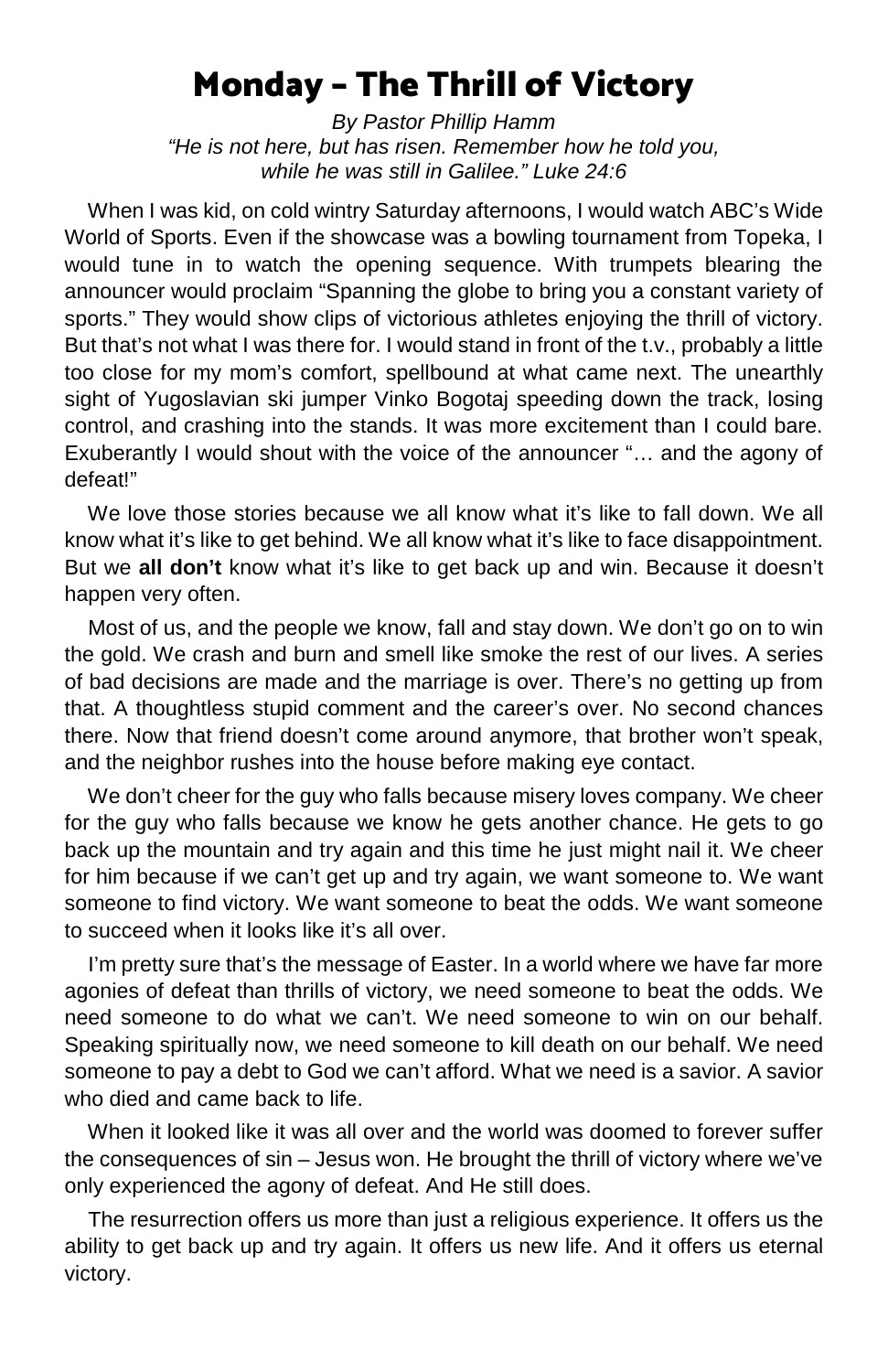# Tuesday – Sacrifice

*By Cathy Slusser "But Jesus made no reply, not even to a single charge to the great amazement of the governor." Matthew 27:14*

 In his book, The Jesus I Never Knew, Philip Yancey challenges readers to abandon their preconceived notions about Jesus and rediscover Him through the writings of the Gospels. He asks us to set aside childhood images of a weak, powerless man and see Jesus as a leader who served, God who came in the flesh of an infant. Humble, yet willing to stand up to religious and political leaders, He protected those who had no power.

 Yancey takes readers through Jesus' life from His birth to His death inviting them to see Jesus with new eyes. In his chapter on the crucifixion, Yancey notes that the Gospels devote nearly a third of their length to the last week of Jesus' life. He says, "Matthew, Mark, Luke and John saw death as the central mystery of Jesus." He adds, "Only two of the Gospels mention the events of his birth, and all four offer only a few pages on his resurrection, but each chronicler gives a detailed account of the events leading to Jesus' death." Yancey devotes most of the chapter on a puzzling aspect of Jesus' death.

 At any time during that long night of torture and inquisition, Jesus could have halted it, yet, "he himself oversaw the whole long process." Yancey boldly states that the cross was Jesus' goal all along. As a result, "in a span of less than twentyfour hours, Jesus faced as many as six interrogations, some conducted by the Jews and some by the Romans." He adds that through those trials "Jesus' defenselessness stands out. Not a single witness rose to His defense. No leader had the nerve to speak out against injustice. Not even Jesus tried to defend Himself.

 Throughout, God the Father said not a word." Yancey notes that all of history would have changed if Jesus had not been willing to offer Himself as our sacrifice. According to the political and religious leaders of the times, Jesus posed a threat to the established powers, but they were only tools in God's Hands to accomplish His purpose. As Yancey states, "The cross redefines God as One who was willing to relinquish power for the sake of love." He concludes, "Power, no matter how well-intentioned, tends to cause suffering. Love, being vulnerable, absorbs it. In a point of convergence on a hill called Calvary, God renounced the one for the sake of the other."

 *Read [Matthew 27:27-31](https://www.biblegateway.com/passage/?search=Matthew+27%3A27-31&version=ESV)*. What does it mean to realize that at any time, Jesus could have stopped this torture, but He willingly suffered for our sake? Put yourself in Jesus' place. Is there someone or something you would die to save? While, God may not call us to a literal death is there something or someone you need to give up in order to help bring others to Christ?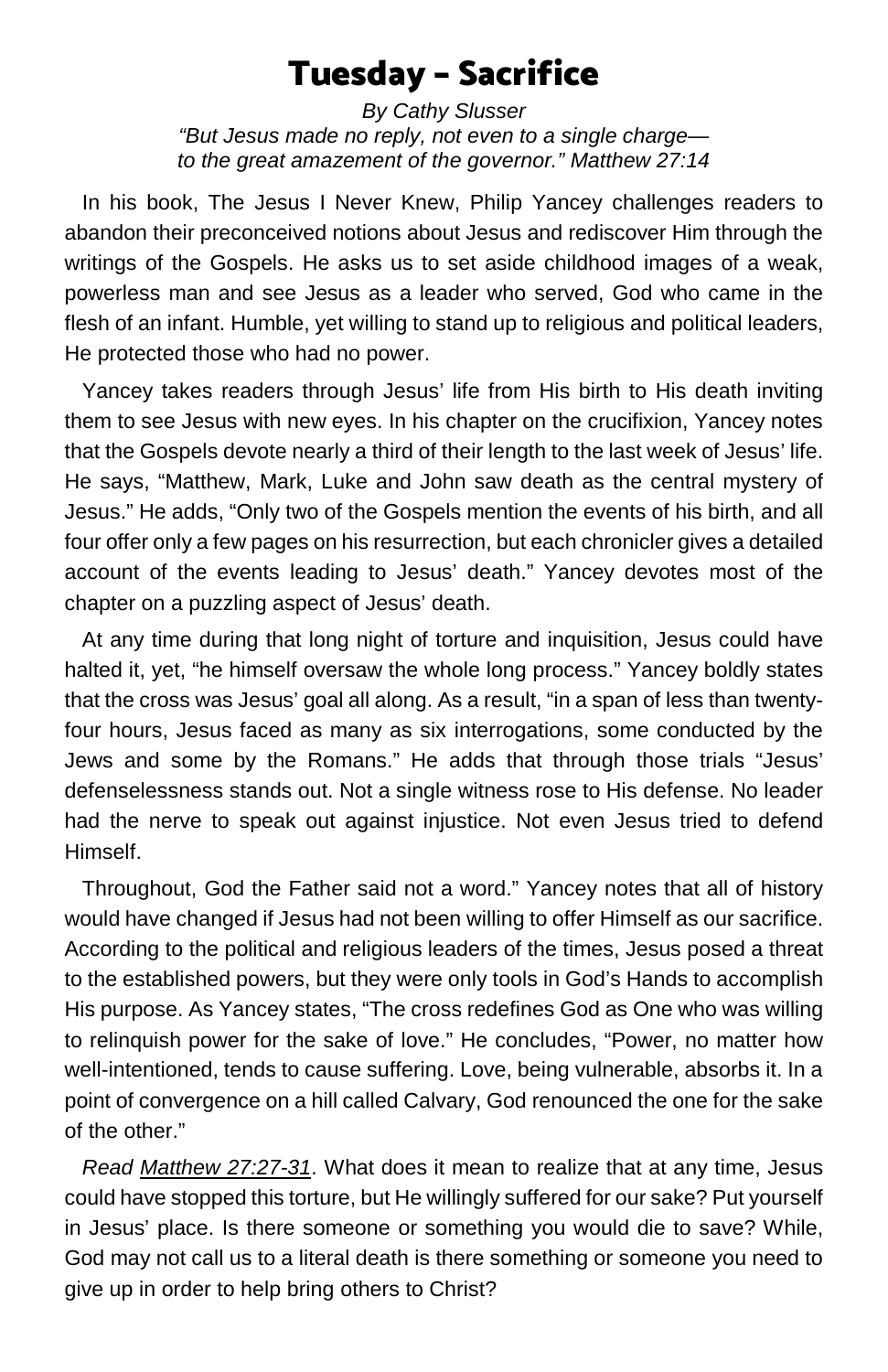# Wednesday – Intolerance

*By Kel Cunard "No one comes to the Father except through me." John 14:6*

 In our culture today, there are many who would accept that there is a God but recoil at any talk of Jesus. In our pluralistic times, it is politically incorrect to claim that God revealed Himself decisively and exclusively through Christ. It is considered intolerant to say that Jesus is the only way to God.

 If we truly believe what we claim to believe, there is nothing intolerant about our narrow view of salvation. *Read [John 14:1-7.](https://www.biblegateway.com/passage/?search=John+14%3A1-7&version=ESV)* If Jesus is just *a* way, *a* truth, and

*an option* for life, then He was a liar, a sinner, and a pointless sacrifice on the cross. If Jesus was just another sinful man, then we all await eternity apart from God without any hope of rescue. Jesus said, "For unless you believe that I am he you will die in your sins." (John 8:24) To say Jesus is just one of many options makes Him no option at all.

I am the way, the truth, and the life.

 If there are other routes to God, then why did Jesus have to die? If His death only secured one of several options, the cross would be utterly pointless. Jesus's anguished prayer in the garden on the night before He died would have been answered. The cup of God's wrath would have been absorbed by some less costly and gruesome route.

 The suffering and death of Christ on the cross illustrates that there was no other way, no other truth, no other route to eternal life. His supreme sacrifice was then confirmed by His resurrection. Once He conquered sin, He defeated death. He is alive today, and none of the other alleged options can make that claim.

 If He is the only way for sinful people to be right with a Holy God, then it is not at all intolerant to point the world toward the only route to safety. To do anything less is sheer hatred. For as the apostle Peter said, "There is salvation in no one else, for there is no other name under heaven given among men by which we must be saved." (Acts 4:12)

 We cannot determine the world's opinion of our convictions, but we can control the tone of our conversations. It is essential that our attitude does not drive the world away from their only hope. Jesus dealt firmly and lovingly with every sinner He encountered. After all, He died for us while we were still sinners and has showered us with His grace and mercy, so we should show the same love to the world as we present Him as the way, the truth, and the life. Their only way out of darkness is uncompromising truth that is saturated with uncompromising love.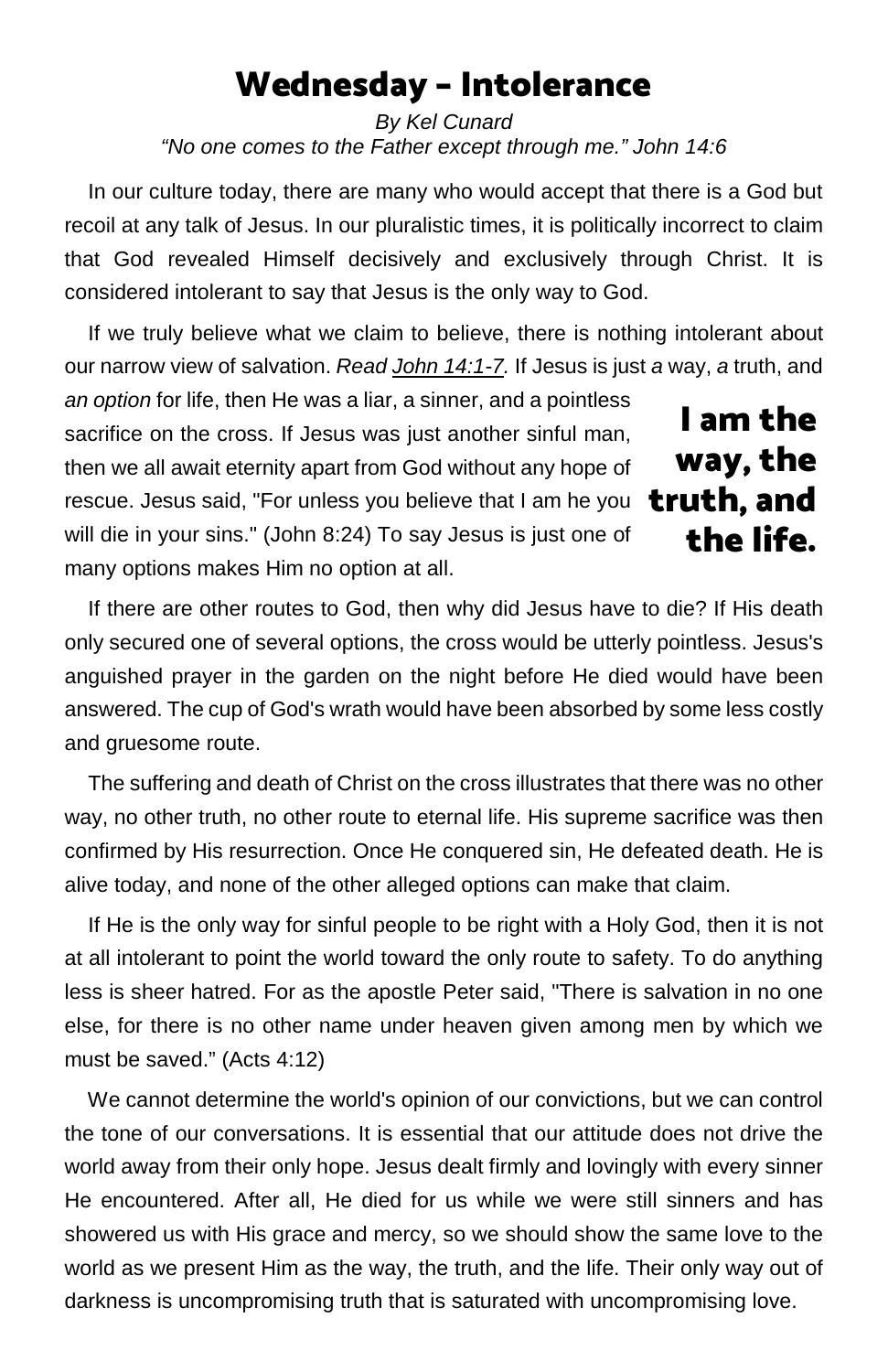## Thursday – . . . Behold, the Lamb . . ."

*By George Volpe They cried out, "Away with him! Away with him! Crucify him!" Pilate said to them, "Shall I crucify your King?" The chief priests answered, "We have no king but Caesar." John 19:15*

We are such fickle people. Today we lift our hands and voices in praise and worship to God. Tomorrow we dishonor and disown Him, denying who is the King of our lives, the true and living God.

In the past I have been angry at the chief priests and rulers of Israel for their treatment of Jesus. I imagined being there so I could somehow righteously stand against their wicked, sinful, unjust hatred. And then I realize that there have been days when my voice was just as evil, and their fists shaking in the air could have been mine.

I see Pilate, the hardened governor of Judea, interrupted in the evening, trying to make quick work of condemning just another man. After many years of disregard for those brought before him, he is stopped in his tracks by the countenance and demeanor of a man such as he has never seen. He knows Jesus is not guilty. But he is unwilling to stand for what is right for fear of the people, so he sends Jesus to Herod, tetrarch of Galilee, who returns Him to Pilate.

I know Jesus Christ is the Way, the Truth, and the Life, and yet how often have I failed to stand and do what I knew was right. While siding with fear, my own wishes, and other people, I have declared myself "innocent". Yet, I have been just as guilty as Pilate.

Wickedness does not rest. When charges of blasphemy did not work, the people brought charges of treason, which Pilate could not ignore. What is the wickedness that is hounding you? What things will not let you go until you are caught in the snare that promises comfort and ends in shame?

The King of kings stood openly before the world, and they did not know Him. The Creator of the universe did not defend Himself. In perfect obedience He committed Himself to the will of the Father. The Savior of the world let the people He loved violently punish, abuse, and humiliate Him. Though He was perfectly innocent, He accepted it for you and me. His circumstances, His feelings, and His pain did not alter His eternal love and compassion for us. The awful price for the sin of all mankind was paid in full on the cross.

And while the world still shakes a fist at the Savior, He tenderly reaches out in love. There's room at the cross, my friend, for you. *Read [John 19:6-19](https://www.biblegateway.com/passage/?search=John+19%3A6-19&version=ESV)*.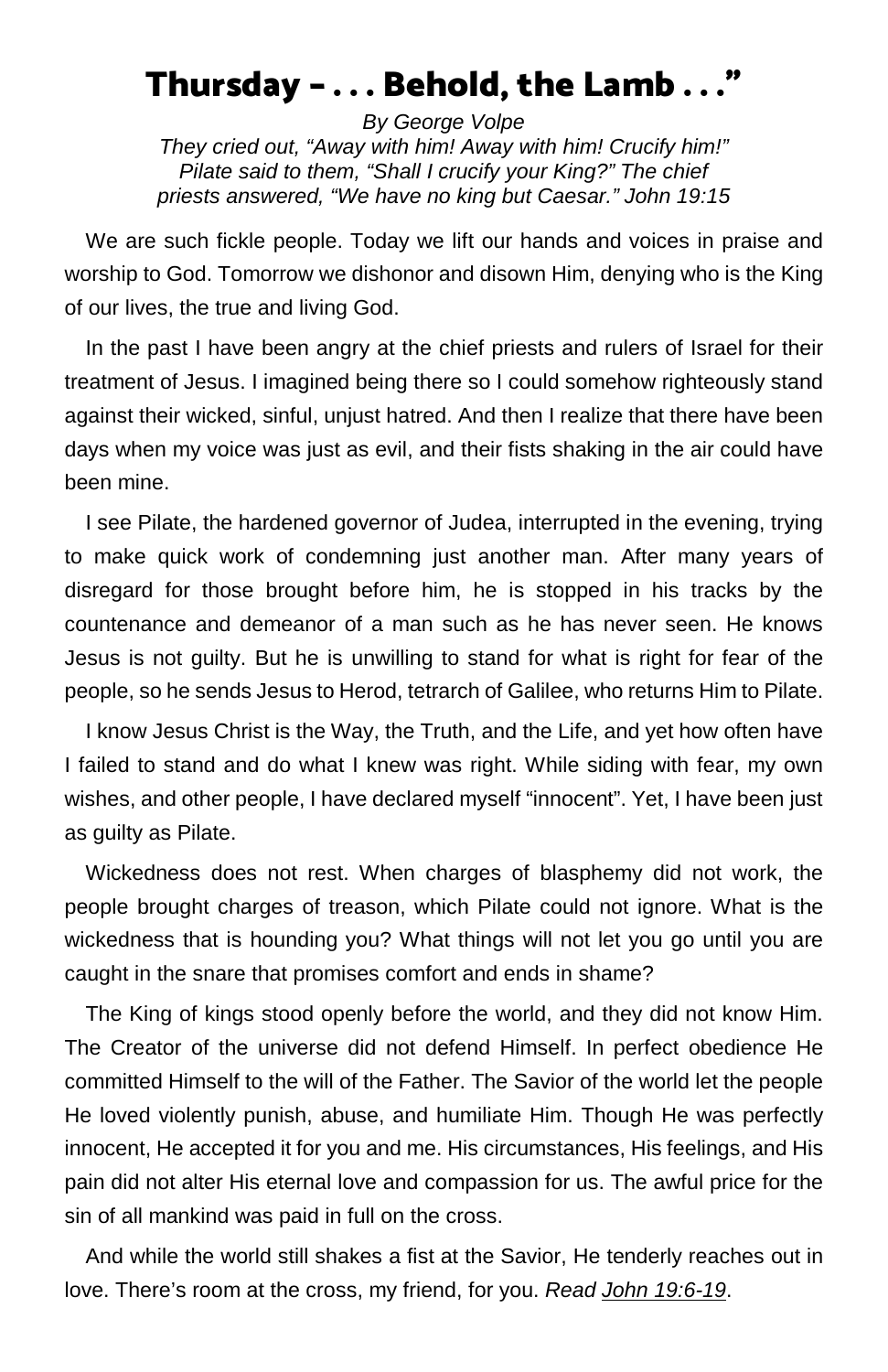# Friday – Why Did Jesus Die?

*"Christ redeemed us from the curse of the law by becoming a curse for us." Galatians 3:13*

 As we look toward Easter, we pause in sight of the cross to ask the important question listed in the title. In *The Passion of Jesus Christ*, John Piper outlines why Jesus died.

 *The most important question of the twenty first century is: Why did Jesus come and die? ... When all is said and done, the most crucial question is: Why? Why did Jesus come to die? Not why in the sense of cause, but why in the sense of purpose. What did Christ achieve by his death? Why did he have to suffer so much? What great thing was happening on Calvary for the world?*

 Piper goes on to list fifty reasons why Jesus came to die, each powerful and deeply rooted in Scripture. Some of the reasons he lists are:

### **To absorb the wrath of God** – Rea[d Galatians 3:13;](https://www.biblegateway.com/passage/?search=Galatians+3%3A13&version=ESV) [Romans 3:25;](https://www.biblegateway.com/passage/?search=Romans+3%3A25&version=ESV) [1 John 4:10.](https://www.biblegateway.com/passage/?search=1+John+4%3A10&version=ESV)

• *"If God were not just, there would be no demand for his Son to suffer and die. And if God were not loving, there would be no willingness for his Son to suffer and die. But God is just and loving. Therefore his love is willing to meet the demands of his justice."*

### **To Show God's Love and Grace** – Read [Romans 5:7-8;](https://www.biblegateway.com/passage/?search=Romans+5%3A7-8&version=ESV) [Ephesians 1:7.](https://www.biblegateway.com/passage/?search=Ephesians+1%3A7&version=ESV)

• *"The measure of God's love for us is shown by two things. One is the degree of his sacrifice in saving us from the penalty of our sin. The other is the degree of unworthiness that we had when he saved us… There is only one explanation for God's sacrifice for us. It is not us. It is 'the riches of his grace' (Ephesians 1:7). It is all free. It is not a response to our worth. It is the overflow of his infinite worth."*

### **To Give Eternal Life to All Who Believe in Him** – Read [John 3:16.](https://www.biblegateway.com/passage/?search=John+3%3A16&version=ESV)

• *"Eternal life is not merely the extension of this life with its mix of pain and pleasure. As hell is the worst outcome of this life, so "eternal life" is the best. It is supreme and ever-increasing happiness where all sin and all sadness will be gone. All that is evil and harmful in this fallen creation will be removed. All that is good—all that will bring true and lasting happiness will be preserved and purified and intensified."*

 Why did Jesus die? So we don't have to. He died for your sins and mine so that we can have eternal life. Have you surrendered your life to all His death accomplished? Are you inviting and inspiring others to do the same?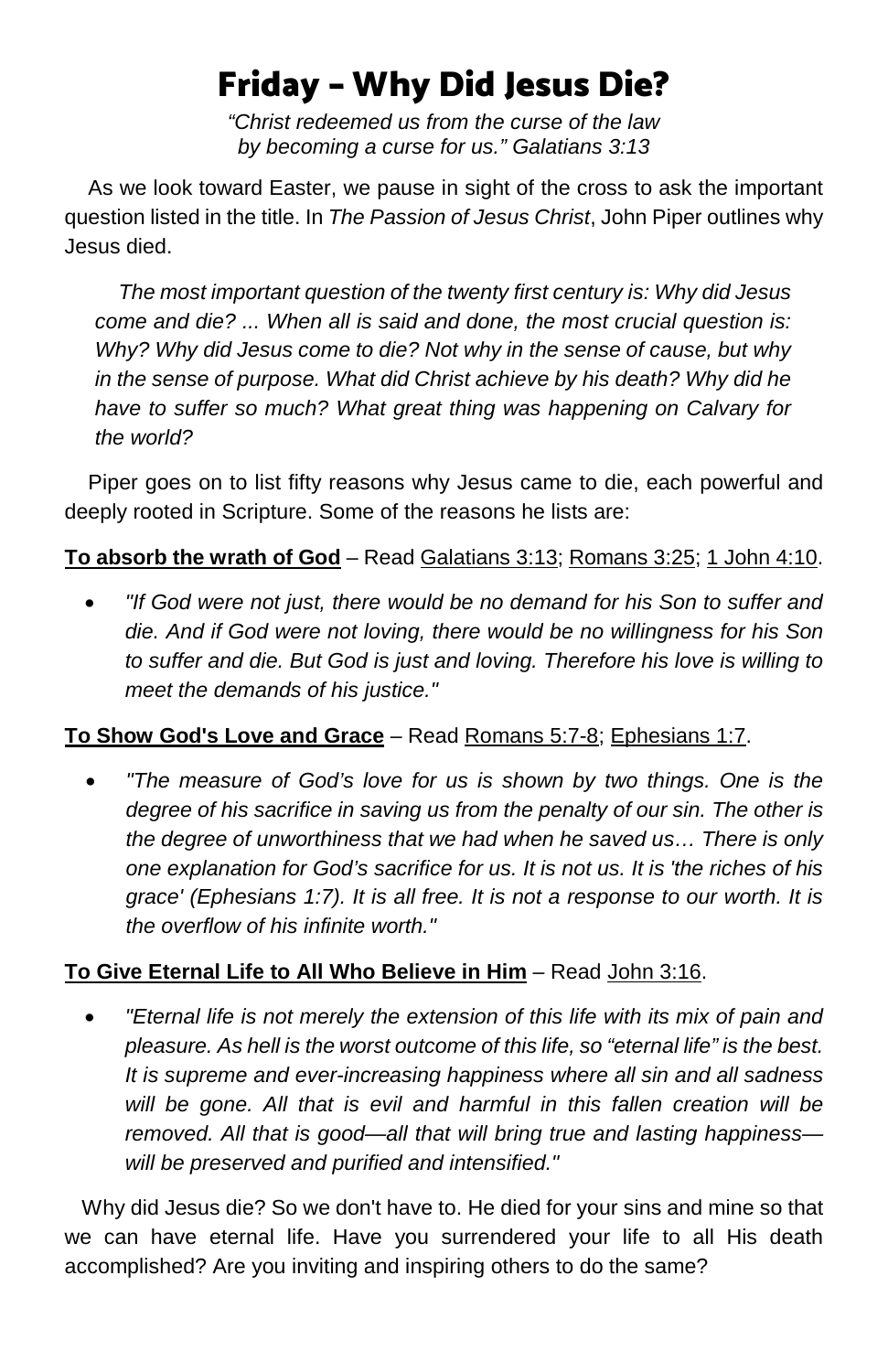# Weekend – The Empty Grave

*"Lazarus, come out." John 11:43 By Kel Cunard*

 For centuries, the resurrection of Jesus has been the topic of continual debate. But, how can we be certain the resurrection of Jesus really happened?

- **The Empty Tomb** His body was placed in a tomb, sealed by the governor, and guarded by Roman soldiers. And yet, it was found to be empty at sunrise on Sunday by women who had seen Jesus buried there.
- **Women Witnesses** If the resurrection was a grand hoax by Jesus's followers, it would have been outrageous for their primary witnesses to be women in such a patriarchal society.
- **Disciples' Courage** These men who had been locked away in hiding suddenly became courageous regarding Jesus and His resurrection.
- **James** Jesus's brother doubted He was the Son of God throughout His life, but later became the leader of the Jerusalem church and was killed for the faith. James believed when he saw his risen brother with his own eyes.
- **Large Crowds** Jesus appeared to more than 500 eyewitnesses at one time.
- **Followers' Fate** Many of the eyewitnesses to the risen Christ died as martyrs for their belief. People may promote a lie, but they will not die for something they believe to be untrue. These eyewitnesses were convinced He rose.

 Belief in the resurrection boils down to faith, and the same power that defeated death can be alive in your life. *Read [John 11](https://www.biblegateway.com/passage/?search=John+11&version=ESV)* and join us this Easter Sunday as we celebrate the risen Christ.

# Prepare for Worship

 As you prepare your heart for worship on Sunday morning rea[d Psalm 92](https://www.biblegateway.com/passage/?search=Psalm+92&version=ESV) and take time to "declare your steadfast love in the morning."

# Pray for the World: Cambodia

Of the 42 people groups in Cambodia, 71% are unreached, a mere 3.3% are Christian and 83 % of the population is Buddhist.

**Pray for the less-reached.** The window of opportunity that now sees many enter the Kingdom may not stay open for much longer.

Pray for: **a)** *The Buddhist majority.* Buddhism has lost some of its monopolistic grip on the people, but reactionary forces are moving against the clearly noticeable growth of the Church. **b)** *The Cham, almost entirely Muslim.* The majority practice folk Islam, which incorporates animistic practices into more orthodox Islamic practices; within this is a strong strain of Fojihed Islam, which is rife with pre-Islamic magic and superstitions. *c) The tribal peoples*. Only among the Mnong, Jarai, Krueng and Stieng have significant numbers come to Christ. *d) The six Chinese language groups* constitute nearly 600,000 people who have largely assimilated into Cambodian society, but who are mostly unreached. Pray for Chinese believers from abroad to come as apostles to these people. (www.operationworld.org)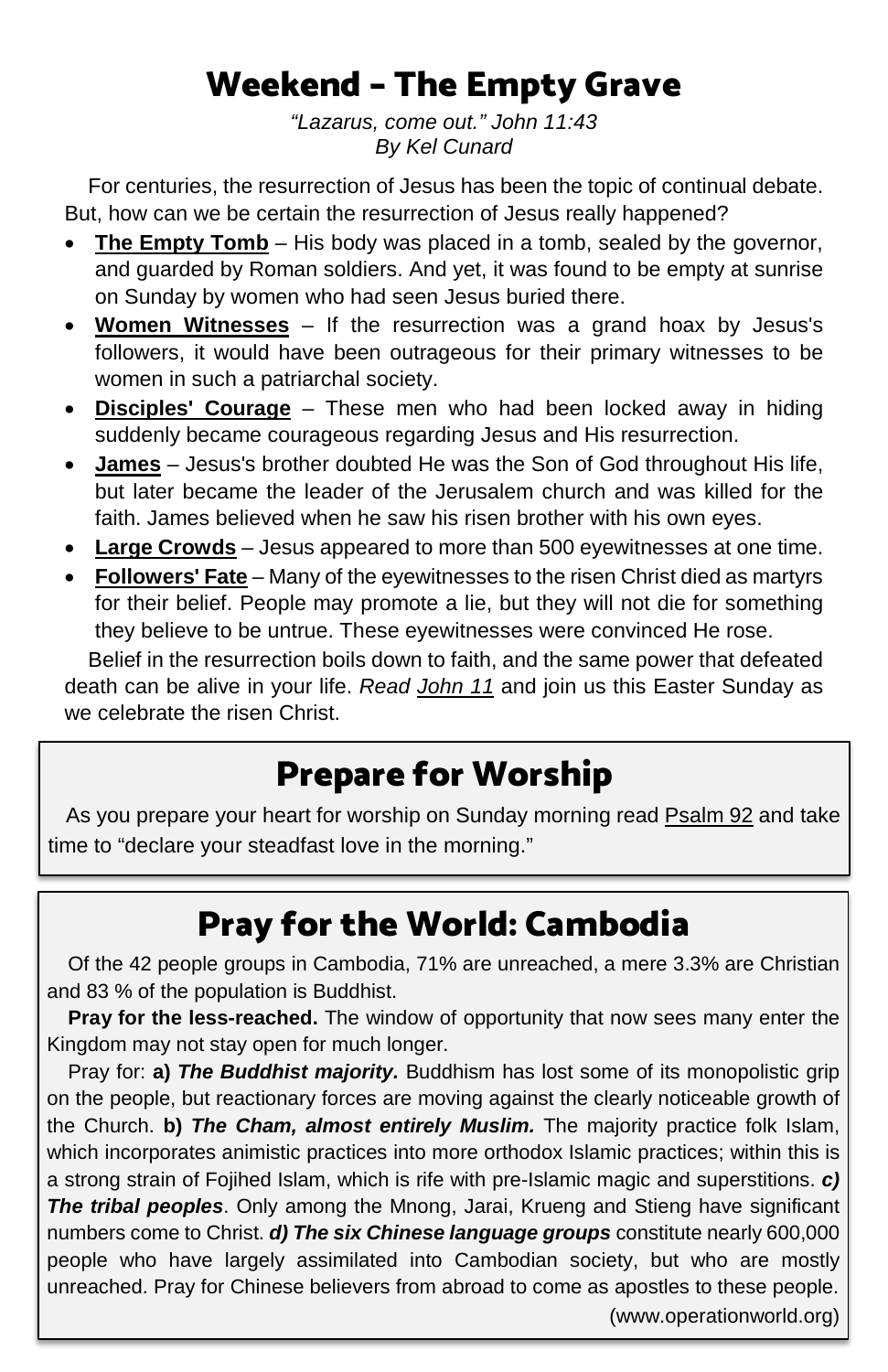Phillip Hamm Senior Pastor

**Scott Perkins** Music & Worship

Kel Cunard **Executive &** Education

**Todd Poppell** Connections & Students

Nic Bishop **Encounter Worship** & Creative Arts

### Deacons of the Week:

Phil Setsma & Bill Rogers

#### **This Week:**

Wednesday, Mar 28 No supper, prayer meeting, children or student events 6:00 pm Choir Rehearsal 7:00 pm Orchestra Rehearsal Friday, Mar 30 - Good Friday **Church Campus Closed** Sunday, April 1 - Easter 8:00 am Celebration Service 9:15 am Celebration Service **Encounter Service** Kids' Worship 10:45 am Celebration Service **Encounter Service** Kids' Worship

### **Upcoming Events:**

Apr 3: Deacons Meeting Apr 4: Carpenters for Christ Meeting Apr 11: GO Team Meeting Apr 13: WEE World Spring Sing Apr 15: Next Steps

## **Children's Volunteers**

Week 1: April 1

### **Weekly at FBC**

Sundays: 8:00 am Bible Studies 8:30 am Worship Rehearsal 9:00 am Coffee Fellowship in F.H. 9:15 am Celebration Service 9:15 am Encounter Service 9:15 am Bible Studies 10:45 am Celebration Service 10:45 am Bible Studies 10:45 am Preschool Worship (3 & 4 yrs) 10:45 am Kids Worship (K-5) 6:00 pm High School Youth Monday-Friday: 7:30 am WEE World 8:30 am Church Office 2:30 pm King's Kids Wednesdays: 3:00 pm Puppet Rehearsal 5:00 pm Family Supper 6:00 pm Prayer Meeting 6:00 pm AWANA Clubs 6:00 pm Adult Choir Rehearsal 6:15 pm Middle School Youth 7:00 pm Orchestra Rehearsal Thursdays: 6:30 pm Encounter Band Rehearsal

Preschool Worship: Lydia Armstrong (o), Tisha Bickford, Becky Daymon (e), Tracie Flanigan (e), Michelle George, Stephanie Lenart (o), Floyd McDole (e), Lindsey McIlwaine (o), Bobbie Price, Rachel Rowland, Annette Sandin (o), Mike & Julie Santello, Heidi Severson (e) Bed Babies: Gayle Ballenger, Nancy Mendenhall, Patty Peace Kid's Worship: Richard & Sandy Pope, Michael Santello